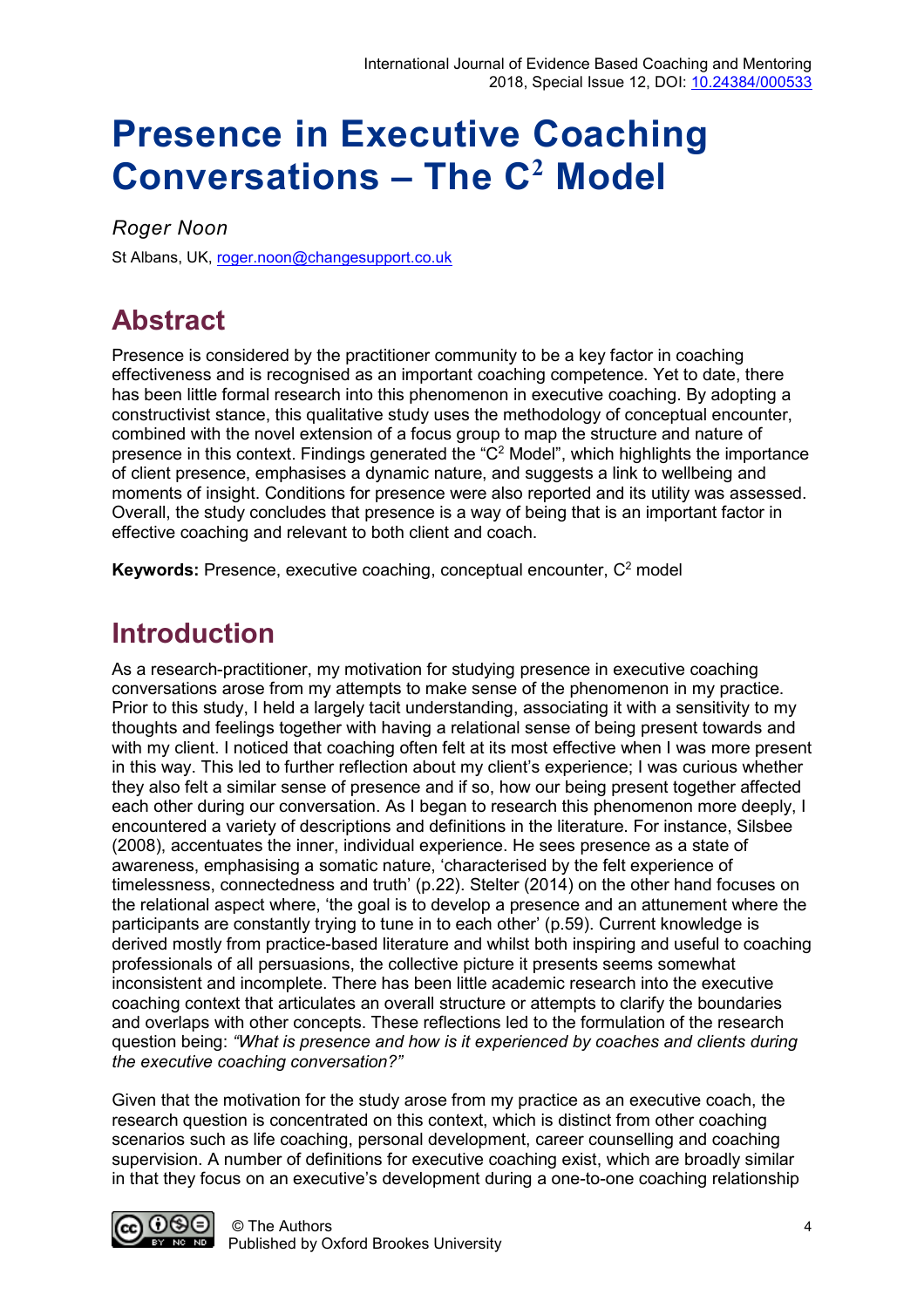in an organisational leadership context (Blumberg, 2016; Ennis et al., 2015; Bartlett et al., 2014; Maltbia et al., 2014, 2011; Baron and Morin, 2009). For the purposes of this study I have adopted this definition by Ennis et al., (2015):

*Executive coaching is a one-on-one individualized process to benefit the leader and his/her organization. Working with goals defined by both the leader and the organization, a qualified and trusted coach uses various coaching methods and feedback data to develop the leader's capacity for current and future leadership. This coaching is guided by a coaching partnership to achieve maximum impact and the highest level of learning. (p.8)*

Reflecting on this definition, a number of aspects may be connected to a notion of presence. There is recognition of the relational element in references to a 'one-to-one individualized process' that is 'guided by a coaching partnership'. The importance of authenticity is reflected in the coach being 'qualified and trusted'; and the use of 'feedback' as a means of client development is emphasised. Regardless of the specifics of definition, there is reasonable consensus in the literature that coaching effectiveness depends on three core factors: The competency and attitude of the coach; the strength of the coach-client relationship; and the intrinsic motivation of the client (Sonesh et al., 2015; Smith and Brummel, 2013; Passmore and Fillery-Travis, 2011; McKenna and Davis, 2009). The aim of the research is therefore to understand more deeply what presence is in this context of executive coaching, what part it plays in the coaching process and how it might link to these effectiveness criteria.

This paper firstly summarises the key areas of literature that have informed the study. It then introduces the methodology used to inquire into the research question before going on to present the key findings in the form of the final conceptual map. It then concludes with a discussion of implications for theory, practice and future research, whilst acknowledging some important limitations of the study.

### **Literature Review**

As noted there is a lack of academic studies into presence in the coaching context generally and none in the specific context of executive coaching. Siminovitch and Van Eron (2008) investigated the part presence plays in the intentional use of self as a coaching process and concluded it was a natural state of being that nevertheless requires conscious intention to fully embrace. Korthagen et al. (2013) and Kinsella (2012) apply Scharmer's (2009) concept of 'presencing' to coaching contexts. This they report, involves a deep, inward listening and an ability to connect to intuitive, tacit wisdom (Polanyi, 2009). The coaching literature also references presence as a factor connected to concepts such as empathy (Will et al., 2016); Csikszentmihalyi's (1990) concept of flow (Wesson, 2010; Du Toit, 2014); coach attitude (Augustijnen et al., 2011); meaning-making (Stelter, 2007); mindfulness (Passmore, 2009; Collard and Walsh, 2008) and collaborative dialogue (Stelter, 2014). In addition, there is a growing opinion-based, practitioner literature which argues that presence underpins the coaching process (Iliffe-Wood, 2014; Du Toit, 2014; Silsbee, 2008). As such, it is recognised by some professional coaching bodies as an important coaching competence (ICF website, 2018; AC website, 2018).

Beyond the coaching context, the phenomenon has been researched more deeply in other helping professions such as psychotherapy, nursing and teaching. The concepts of presence emerging from these areas are informed by a variety of theoretical perspectives such as phenomenology, humanism, the transpersonal, Gestalt psychology, dialogic theory and person-centred approaches. In psychotherapy, the concept of 'therapeutic presence' is well established (Schneider, 2015; Anderson et al., 2014; Colosimo and Pos, 2015; Boeck,

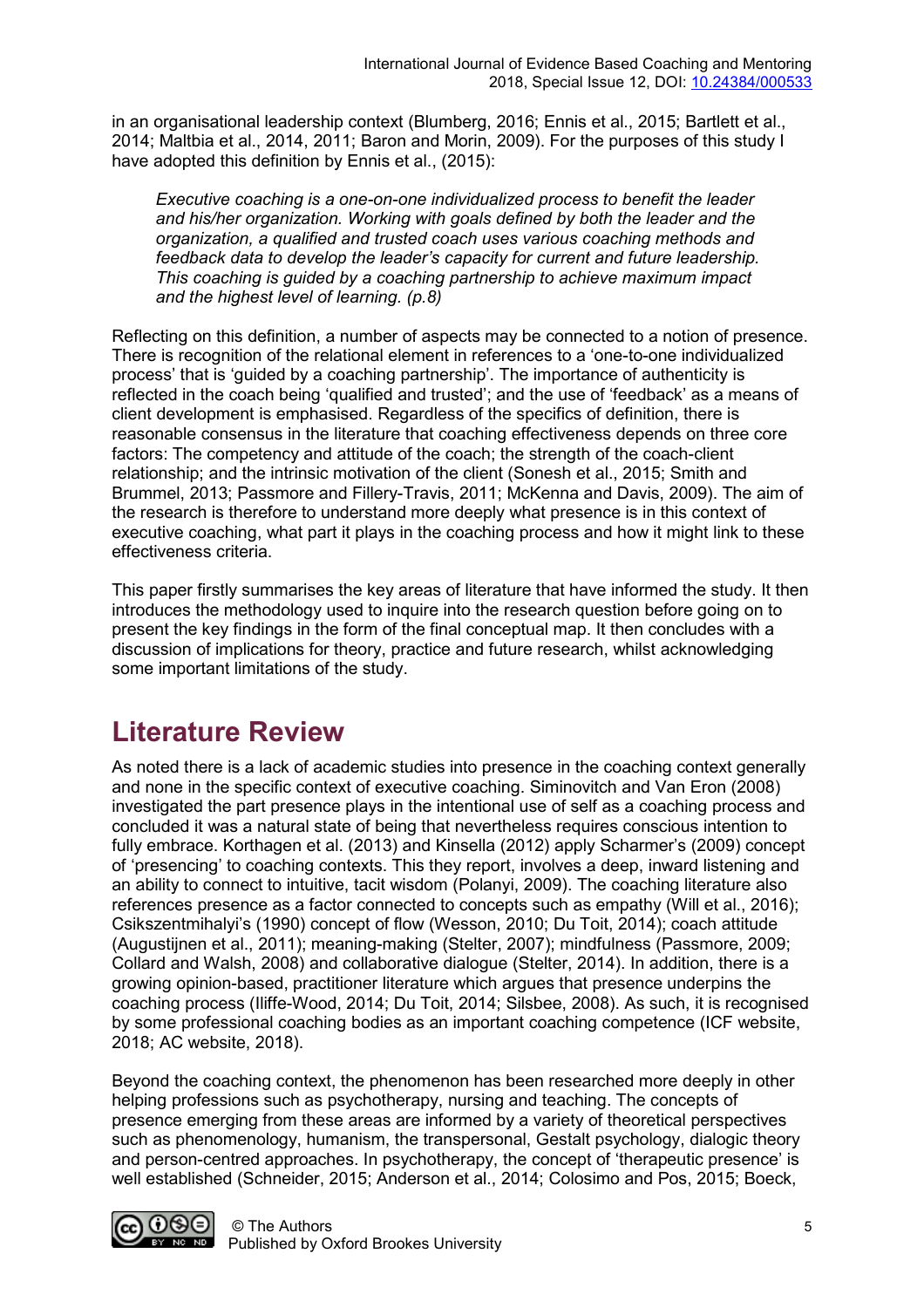2014; Colosimo, 2013; Lee and Prior, 2013; Geller, 2013; Geller and Greenberg, 2012, 2002; Granick, 2011; Geller et al., 2010; Krug, 2009; Bradford, 2007; Chidiac and Denham-Vaughan, 2007; Greenberg and Geller, 2001; Bugental, 1992). For instance, Bugental (1992) described it as mobilising and responding to one's sensitivity towards internal and external perceptions. Geller and Greenberg (2002) emphasised that it involved 'being with' rather than 'doing to' the client, whilst Colosimo (2013), Geller (2013) and Lee and Prior (2013) accentuated a sense of deep listening. This relational emphasis was developed in a similar direction by Boeck (2014), Anderson et al. (2014) and Granick (2011), who placed the construct of witnessing at the heart of their concepts, with the former arguing that therapeutic presence involved, 'bearing witness to their client, co-creating empathy and cultivating therapeutic affirmation' (p2). Colosimo and Pos (2015) investigated the relationship between presence, mindfulness and empathy. They concluded that presence was an underlying factor for mindfulness and that it was an antecedent for empathy, being, 'necessary but not sufficient for therapists' capacity to express empathy' (p. 111). Similarly, Schneider (2015) differentiated presence in the psychotherapeutic context from its association with mindfulness as a spiritual practice, arguing that there were a number of secular ways that it could evolve, including through profound interpersonal relationships. Perhaps one of the more significant insights comes from Carl Rogers, who in his later years came to view presence as the underlying principle of his practice (Baldwin, 2000).

There is a similarly vibrant inquiry into 'nursing presence', with a number of recent metareviews having been performed (Turpin, 2014; Zyblock, 2010; Finfgeld-Connett, 2006; Covington, 2003), which view presence as an essential part the nurse-patient interaction. Covington (2003) introduced 'presencing' as a term to describe the act of being there for a patient, envisaging it from four conceptual perspectives: as a way of being and behaving with another; as a process of relating that promotes healing; emphasising authenticity; and as a specific nursing intervention where a nurse spends caring time with the patient. Zyblock (2010) linked presence to openness and trust, whilst Finfgeld-Connect (2006) also accentuated the relational aspect when describing presence as, 'an interpersonal process that is characterized by sensitivity, holism, intimacy, vulnerability and adaptation to unique circumstances' (p.708). In making the link to vulnerability, she suggested that present nurses put themselves on a more equal power footing with their patients since typically, it is the patient that is vulnerable. She also concluded that effective care involved not only the presence of the nurse but the patient's willingness to be open to it. As a way of being, Parse (2015) posited her notion of true presence where a nurse empathises with the values of the patient and focusses a deep attention on what they are experiencing. In a recent review conducted by Turpin (2014), nursing presence was compared with presence in other helping disciplines, including psychotherapy and teaching. She concluded that whilst there were many similarities across the professions, there was a gap both in interdisciplinary research and in research designed to differentiate nursing presence from related concepts of presence. This echoes the identified gaps in executive coaching knowledge.

In the educational context, 'teaching presence' is seen as a key factor of teaching effectiveness. Gunnlaugson (2011), like Korthagen et al. (2013) and Kinsella (2012) in the coaching context, draws on Scharmer's (2009) construct and proposes a relational construct where moments of dialogue can 'pull participants into a shared present together' (p.16). Rodgers and Raider-Roth (2006) reported qualities of alert awareness, compassionate receptiveness and a mental, emotional, and physical connection to students, whilst Ahangar Ahmadi (2016) emphasised, 'an authentic relationship with self and others in harmony with the context' (p.4). Similarly, Solloway (2000) highlighted an association with compassion along with an attitude of non-judgemental attention that helped a teacher to be open to the complexities of the classroom.

In broader terms, the concept is informed by dialogic thinkers such as Buber (1958, 1988) and Bohm (1996), who viewed presence as a necessary requirement for communicating

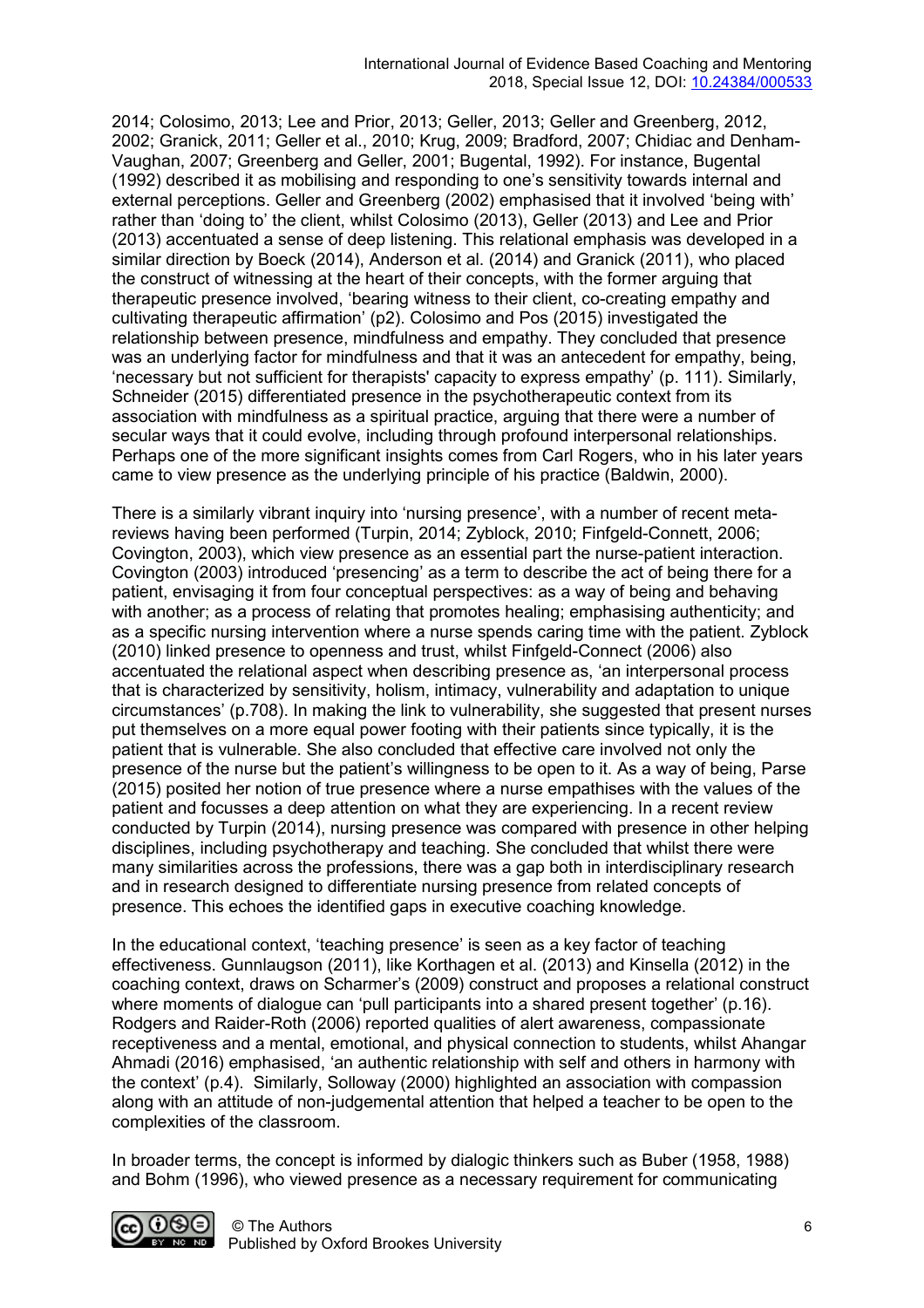deeply with another person through fully utilising one's senses, perception and intuition. Buber for instance, called this type of interaction 'genuine' or 'I-Thou' dialogue and differentiated its quality from most of the everyday conversations we participate in, which he called 'I-It' dialogue, where the focus is more on issues and objects rather than a deep, person-to-person relationship.

These diverse perspectives have emerged from a variety of contexts and demonstrate that whilst the notion of presence is considered to be an essential element of the professional dialogue, it is a phenomenon that is constructed in many different ways. Whilst interpretations and contexts differ, the literature points to a consensus that presence is a desirable quality that contributes to the effectiveness of coaching and which can be both learnt and practiced.

### **Methodology**

The investigation was performed within a constructivist research paradigm, which acknowledges multiple perspectives of reality, an appreciation that people create meaning together through dialogue, and that people's interpretation of their reality can change (Guba and Lincoln, 1994). Conceptual encounter (De Rivera, 1981) was chosen as a suitable methodology since it is phenomenological in nature (McLeod, 2011) and aims to understand how human experience is structured or 'mapped'. During a conceptual encounter inquiry, an abstract conceptualisation emerges that is continuously informing and being informed by successive cycles of research partner experience so that there is a, 'dialectic encounter between concrete instances of the phenomenon and abstract, elegant conceptualisation' (De Rivera, 1981, p.6). The approach has been used to research human experiences as diverse as emotion (De Rivera and Kaya, 2005) and false memory (De Rivera, 1997). In the specific context of coaching, Bachkirova (2015) adopted it to investigate self-deception in coaches, whilst Maxwell (2009) investigated the boundary between coaching and therapy/counselling.

Conceptual encounter emphasises the partnership between researcher and 'research partners' and recognises the active role of both. In common with other phenomenological methods, 'social reality has to be grounded in people's experiences of that social reality' (Crotty, 1998, p.24). It differs from other qualitative approaches such as grounded theory that view the researcher's role as entering, 'the research setting with as few predetermined ideas as possible' (Glaser and Holton, 2004, p.54). On the other hand, the researcher is not as involved as in heuristic inquiry and autoethnographic approaches. In a novel modification to the standard methodology, two parallel inquiries were conducted and the research was also extended through the use of a focus group, which employed the Q-sort technique (Stainton Rogers, 1995) to further explore the concept. A summary of the approach is shown in Figure 1 and the procedure is explained in more detail in the following sections.

#### **The Conceptual Encounter Procedure**

Two conceptual encounter inquiries were conducted simultaneously, one exploring the client perspective and the other the coach. This allowed client and coach voices to be treated with equal significance, which addressed a gap in the current research where the focus was only on the coach. Six coach and six client research partners were selected via purposive sampling. Eligibility criteria ensured that the clients had received coaching within the previous twelve months, whilst the executive coaches were current practitioners holding a postgraduate coaching-related qualification, with a minimum of five years' experience.

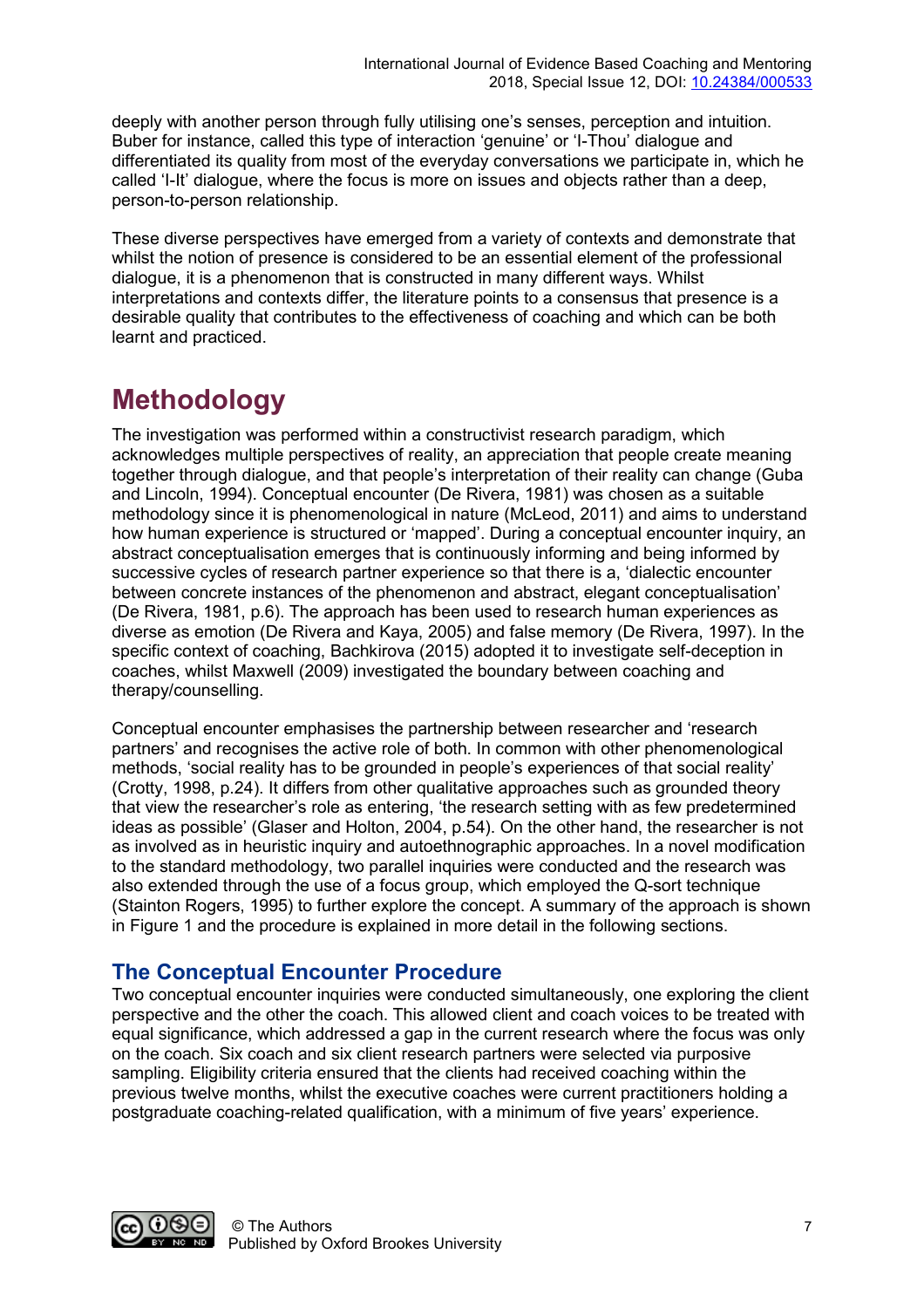



In step 1 of figure 1, an initial concept of presence was developed prior to the interviews, based on my personal experience and the review of relevant literature. Central to the approach were a series of semi-structured, in-depth interviews (step 2). Each interview involved two stages. In the first, the research partner was invited to recall their experiences of presence in the coaching conversation with as much richness and detail as possible. In the second, the researcher's conceptualisation was introduced and allowed to 'meet' these experiences. The two parallel inquiries shown here were conducted in the same way. Following the left-hand client path shown in figure 1, after each interview, data was analysed leading to a new evolution of the concept (step 3), which was then used in the next interview. This iterative procedure allowed a client concept to emerge that incorporated all of the research partners' experiences. The same procedure was followed for the coach perspective (the right-hand path of figure 1). Whilst these parallel inquiries could not be claimed to be truly independent, this approach allowed client and coach concepts to develop separately. A choice was then made at step 4 to decide whether the analysis suggested two different phenomena or a single, overarching concept. Since by this stage the findings pointed to a similar shared understanding, the latter was judged to have emerged.

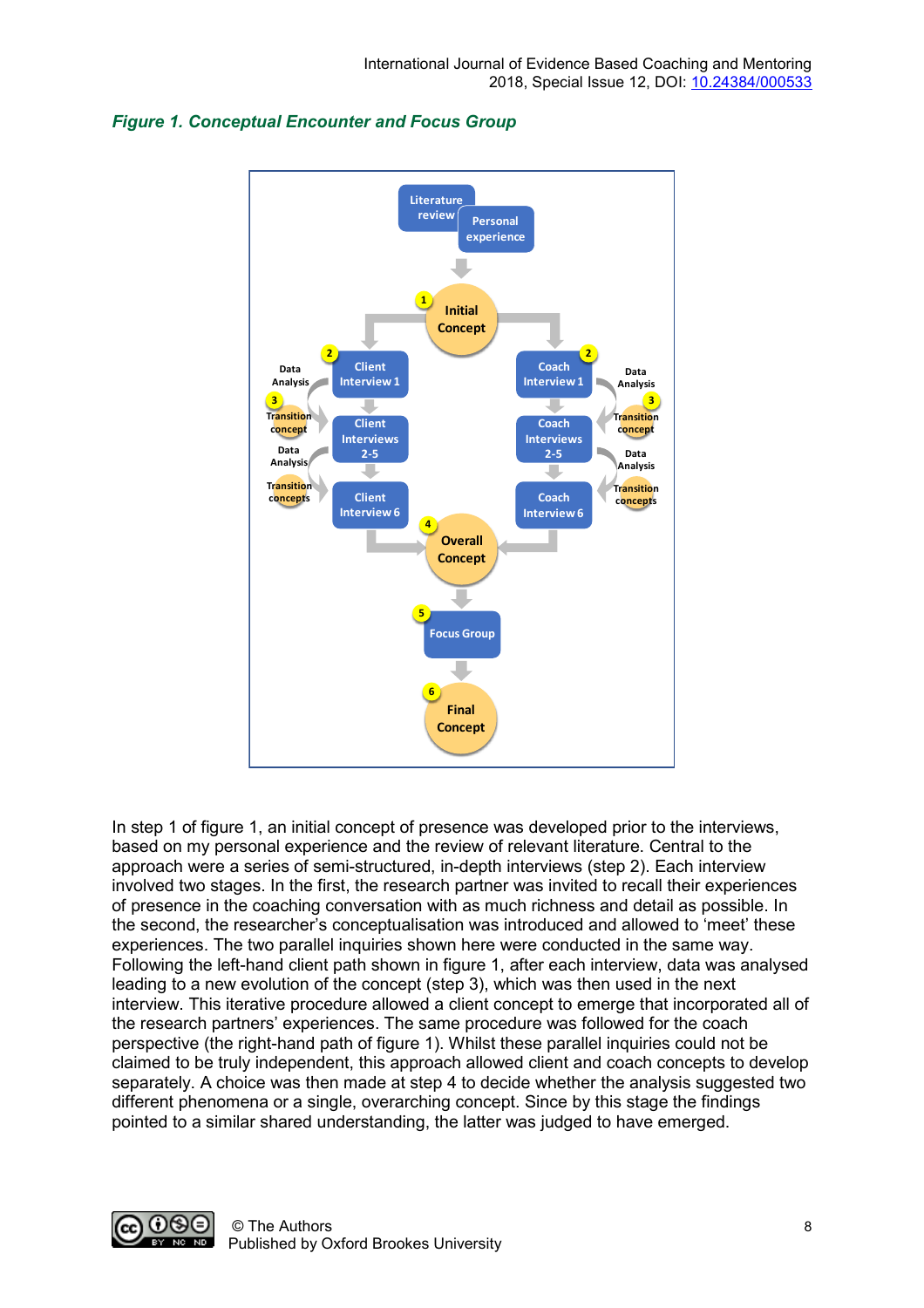#### **The Focus Group**

The focus group (step 5 in figure 1), which involved two clients and two coaches, helped to develop the concept in news ways. It also altered the researcher-participant dynamics and helped to address issues of undue researcher influence in the interpretation of findings. Through leveraging the creative potential of group dynamics to generate 'interaction data' (Lambert and Loiselle, 2008), it provided a different exploratory context and extended the research. It aligned well with the constructivist paradigm and overall methodological approach, and further improved the credibility of the research, as judged from the perspective of the participants. In particular, the consensus and difference between the client and coach perspectives could be investigated through a group discussion.

The Q-sort technique (Stainton Rogers, 1995) was used as a basis for the first part of the discussion. The strength of this technique is in investigating subjective points of view (Bachkirova et al., 2015). It involved asking the focus group participants to rank a set of thirty-six descriptors of presence in order of how characteristic of presence they perceived them to be. These descriptors were derived from the previous conceptual encounter data analysis, hence the procedure complemented and built upon the previous concept development. For example, the focus group concluded that the following five Q-items were the most characteristic of presence:

- Being present makes me feel energised and alive
- For the coaching to be effective, the coach needs to have presence
- Being present engenders trust
- Being present means I feel connected to my intuition
- Presence helps insights to come

Whilst the least characteristic were:

- The coach's presence is generally greater than the client's
- Presence is the same as charisma
- Being present and having presence are the same thing
- When I'm present, I'm very aware on the inside and oblivious to what's going on outside
- I can be present just as easily whether I am on the phone or face-to-face

Similar to the conceptual encounter interviews, the second part of the focus group discussion involved the concept encountering the experience of the participants. The Q-sort outcomes were part of that discussion and further modifications were made, leading to a final concept. The focus group approach was used as a way of changing the dynamics of research participation to complement and extend the conceptual encounter methodology whilst also addressing some of the perceived limitations of the one-to-one interview approach. The use of a parallel conceptual encounter and focus group together represented an innovative modification to the standard methodology and allowed client and coach perspectives an equal voice.

# **The C2 Model of Presence**

The  $C<sup>2</sup>$  model of presence, so-called to reflect its applicability to both client and coach, represents the final conceptualisation and is depicted in figure 2. Inherent in the model is a recognition of interdependency between the individual structural elements reflecting an overall systemic, complex and tacit nature. This nature encompasses three facets of experience. Firstly, there are envisaged to be two modes: Mode one concerns being more aware of the here-and-now whilst mode two involves a more absorbed experience.

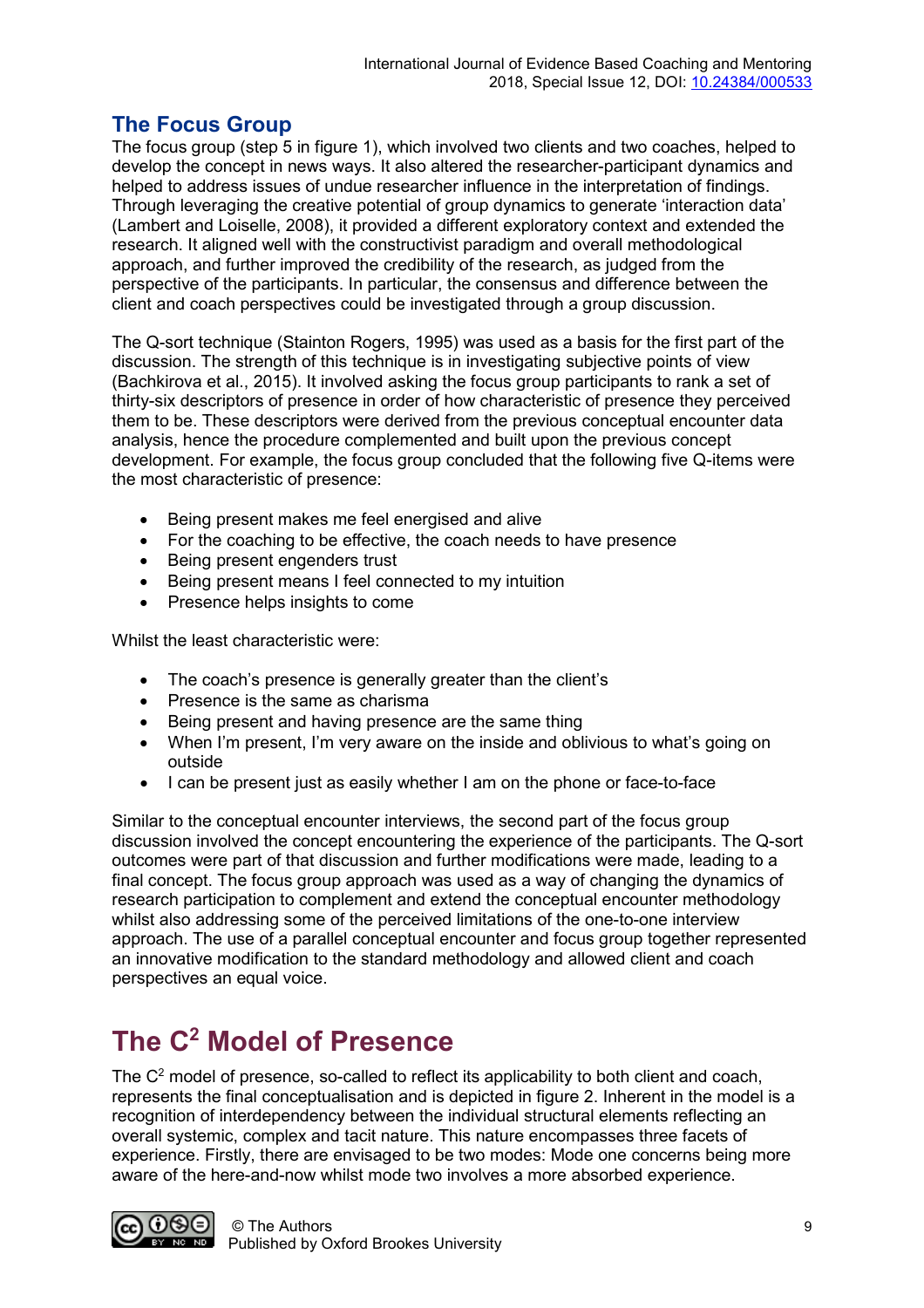Secondly, there are three dimensions that relate to internal, external and relational experiences. Thirdly, there are dynamics involved in moving between the two poles of a lack of presence and full presence. During its evolution, the model was informed by Wilber's integral model of human consciousness (Wilber, 2000), which proposes four perspectives of reality: A subjective interior, an objective exterior; the individual and the collective. This has influenced transpersonal approaches to coaching (Rowan 2010; Frost, 2009; Chapman and Cilliers, 2008) and has been used as a basis for conceptualising nursing presence (Shea and Frisch, 2016).



#### *Figure 2. The C***<sup>2</sup>** *Model of Presence*

#### **Two Modes – More Aware and More Absorbed**

Presence is experienced in two different modalities. In mode one, research partners reported feeling present in a very conscious way and sensitised to their here-and-now experience. They were intentionally noticing what was going on between themselves and the other person, and were aware of their own mental, physical and emotional experience. This mode is summarised as being 'more aware'. In mode two, they became so highly focussed and absorbed in their experience that they lost the sense of being conscious awareness.

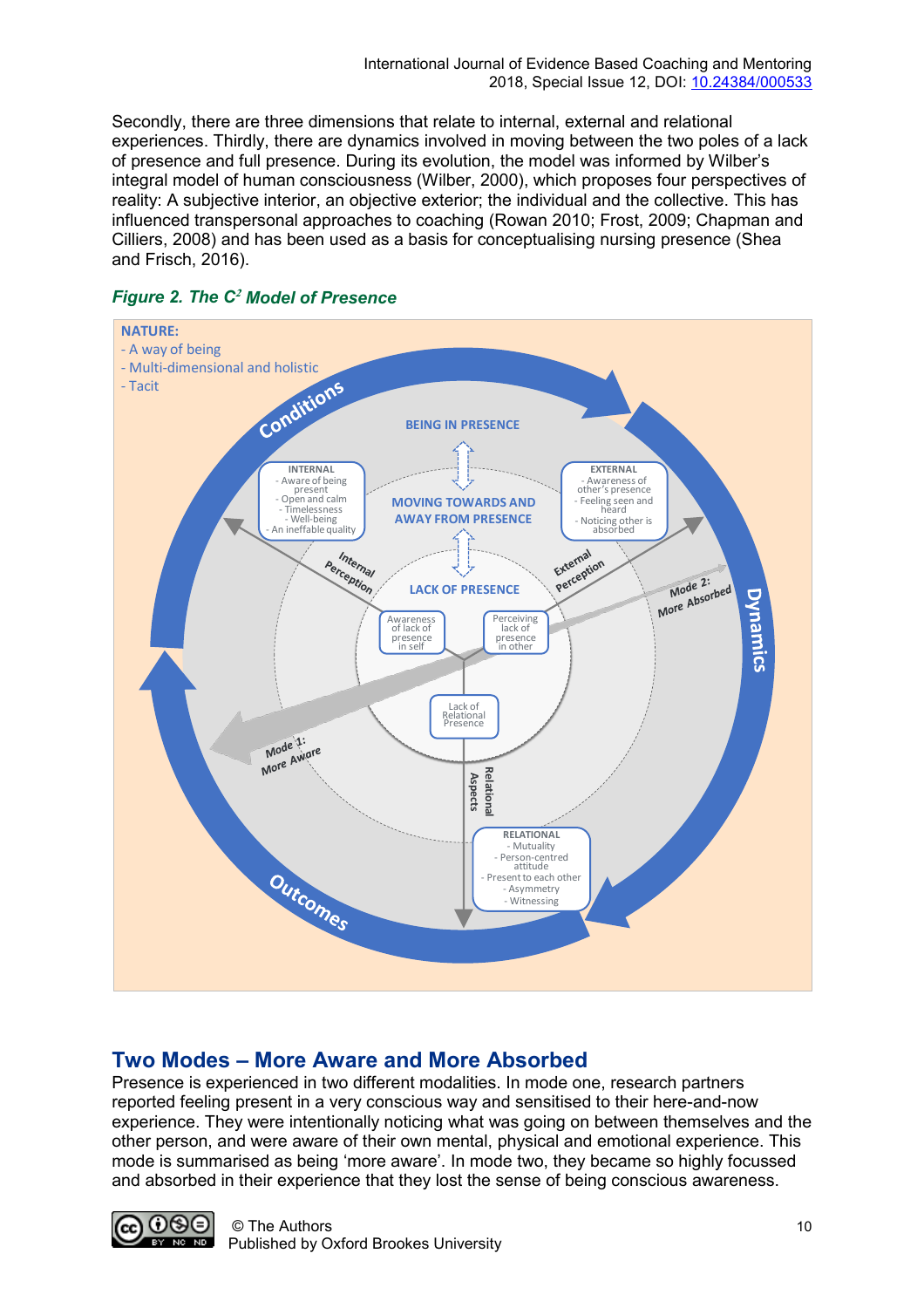Instead, they were highly present to their experience rather than present in the room. This mode is a tendency to be 'more absorbed. Both modes were reported as being dynamic with client and coach moving between them throughout the coaching conversation.

#### **Three Dimensions – Internal, External and Relational**

The internal dimension refers to the client's or coach's internal awareness of being present. This internal awareness may encompass the mode one experience of having an open, calm, clear mind and a sensitivity to somatic and emotional feelings. Equally, it may describe the internal experience of mode two, such as a sense of timelessness and a feeling of wellbeing. The internal awareness of mode two is more of a reflective process occurring after the event, as by its nature there is a sense of being absorbed during the present. The external dimension of presence is defined as the client's or coach's perception of the other person's presence. For example, the perception in mode one might be that the client felt listened to, whilst the perception in mode two may be that the coach experienced the client as being lost in their own narrative. The relational dimension is conceived as the mutual experience of being with the other person whilst holding a person-centred attitude. It involves both client and coach being present to each other, with the overall purpose of being in the service of the client. There is a sense of companionship, warmth and inclusion, which enables a deep connection and heightened communication, where the whole feels greater than the sum of its parts. All three dimensions and the two modes may be experienced regardless of physical proximity, as in telephone or Skype coaching.

#### **Dynamics**

Both client and coach research partners viewed presence as fluctuating and unstable. Their ability to be present was affected by internal and external distractions (e.g. wandering attention, becoming preoccupied or being physically interrupted) and as a result they reported moving towards and away from presence a number of times during the course of the coaching conversation. They experienced a lack of presence through characteristics such as a lack of openness, boredom, anxiety, a lack of focus, judging the other person and internal chatter. When not present they reported a variety of ways of becoming more so, either through intentional action (for instance making eye contact, sitting upright in their chair or mindfully letting go of distracting thoughts), or through direct feedback from the other person. These dynamics could be visualised as a relational dance between client and coach as each party continuously moves towards and away from presence, across the two modes and three dimensions, with each person's presence affecting the other. The subjective, objective and relational experiences are not in reality isolated, rather they are part of an interdependent, holistic whole. As well as proposing this structure, the  $C<sup>2</sup>$  model also encompasses an appreciation of a set of conditions for and outcomes of presence, which are discussed next.

#### **Conditions**

Some conditions that contributed to a deepening of presence were reported to include client and coach attitudes of openness, compassion, respect and empathy; a requirement for practice; the value of experience; and a conducive physical environment (which may include face-to-face or non-physical contexts such as coaching via Skype or telephone). They also involved intentional decisions and actions during the coaching conversation such as improving posture, focussing on breath, feeling grounded, making eye contact and allowing time at the beginning of a session for both parties to become present. These conditions link to the notion of presence as a way of being that can be practiced, cultivated and learnt over both short and long-term horizons.

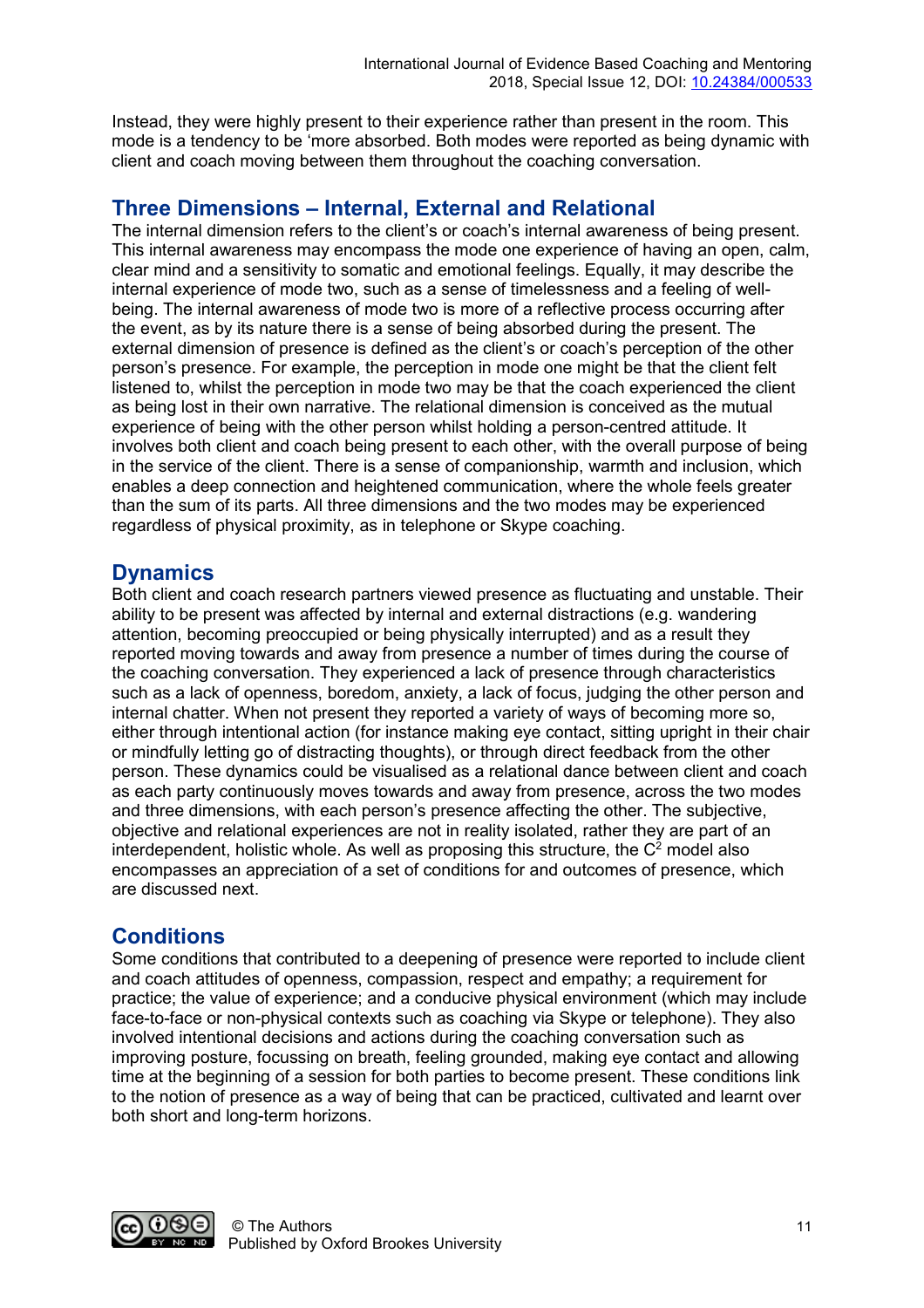#### **Outcomes**

The findings further demonstrated that coaches use their presence as part of their coaching process to facilitate change and raise awareness in their clients, for instance through modelling or verbal feedback intended to sensitise and raise awareness. The final concept defines the outcomes of presence as: enabling safety and trust; feeling connected with the other person; accessing internal resources; and enabling well-being.

Clients expected their coaches to be present in order to contribute to the work that they were there to do. As such, there was an expectation for the coach to demonstrate a 'professional presence', which may occur on a mental, emotional or physical level. Correspondingly, coaches reported that they actively used presence to coach for instance, in order to make an appropriate response or as a means of creating a favourable space. The use of self is a common approach in coaching (Iliffe-Wood, 2014; Du Toit, 2014; Silsbee, 2008) and the implication for this study is that presence underpins this process.

One particularly interesting outcome that emerged from the findings was that presence is linked to transient moments of insight and change. Re-engaging with the literature in this specific area, a connection may be advanced with other research into significant coaching moments. For instance, 'critical moments' in coaching have been investigated by De Haan (2008) and Day et al. (2008), with De Haan et al. (2010) studying the specific context of executive coaching. They defined a critical moment as 'an exciting, tense or significant moment' (p.610) and found that it commonly resulted in increased awareness. The authors suggested the need for, 'radically new ways of understanding the client's experience of coaching, as distinct from the coaches' experiences' (p.616). The findings from this study may therefore contribute to this understanding.

These conditions and outcomes, interacting across three dimensions and two modes in a dynamic relational dance, generated a final conceptualisation that is expressed by the  $C<sup>2</sup>$ model, which is supported by further thematic detail shown in Figure 3. The model is translated into a summary description for presence in executive coaching shown in Box 1 and is also explained in this short YouTube video, which attempts to bring its dynamic nature to life [\(https://youtu.be/vPHjY\\_2VoWI\)](https://youtu.be/vPHjY_2VoWI).

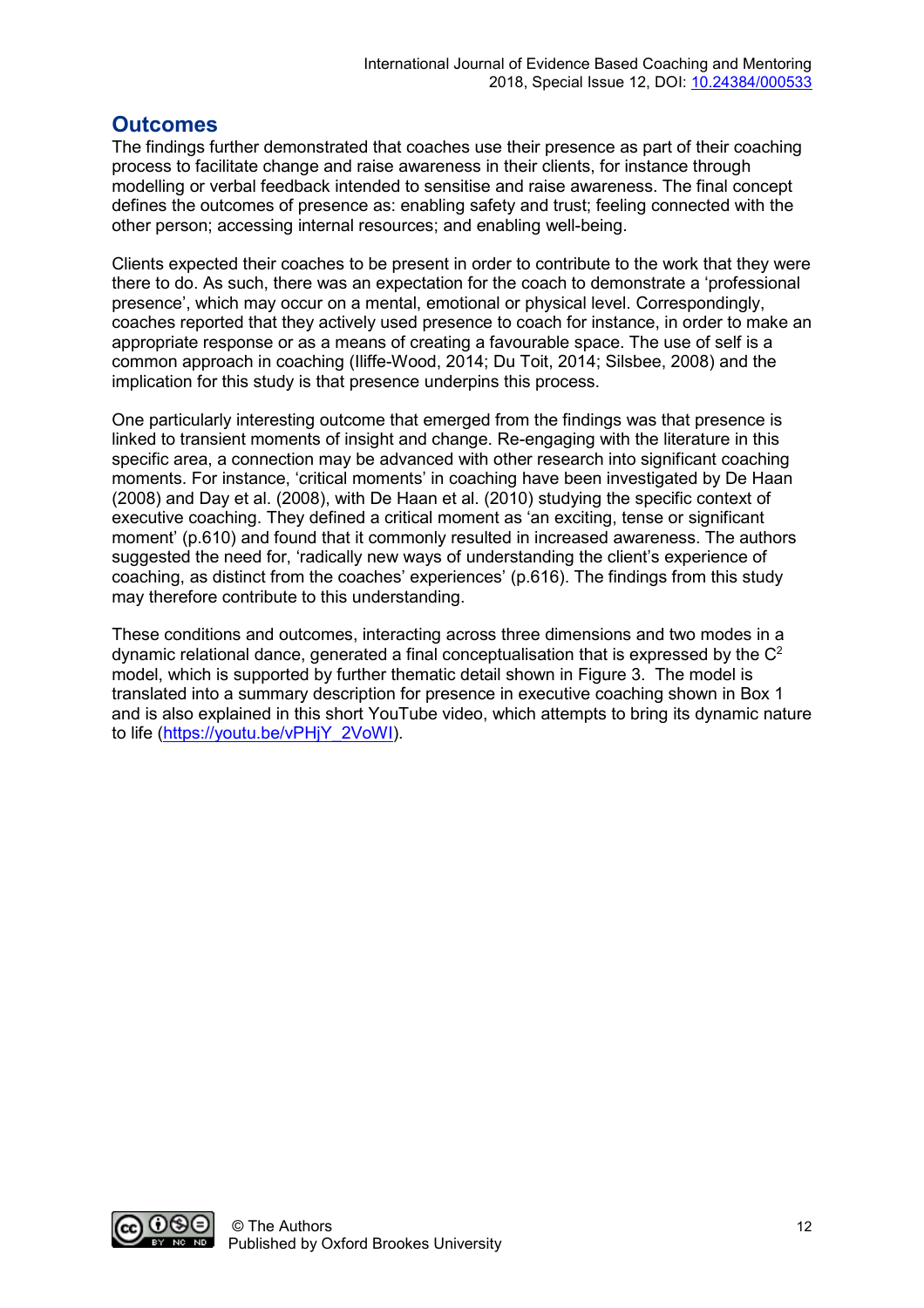#### *Figure 3. Thematic Detail of The C***<sup>2</sup>** *Model*

| <b>Nature</b>     | General                         | Way of being                  |
|-------------------|---------------------------------|-------------------------------|
|                   |                                 | Multidimensional and holistic |
|                   |                                 | <b>Tacit</b>                  |
|                   | <b>Modes</b>                    | Mode 1 - More aware           |
|                   |                                 | Mode 2 - More absorbed        |
|                   | <b>Internal Dimension</b>       | Being in the here-and-now     |
|                   |                                 | Somatic experience            |
|                   |                                 | Lack of presence              |
|                   | <b>Relational Dimension</b>     | Being with                    |
|                   |                                 | Mutuality                     |
|                   |                                 | Lack of relational presence   |
|                   | <b>External Dimension</b>       | Perceiving presence in other  |
|                   |                                 | Perceiving lack in other      |
|                   | <b>Dynamics</b>                 | Moving in and out of presence |
|                   |                                 | Between client and coach      |
| <b>Conditions</b> | <b>Attitudes</b>                | Openness                      |
|                   |                                 | Non-judgemental               |
|                   |                                 | Empathic                      |
|                   |                                 | Compassionate                 |
|                   |                                 | Respectful                    |
|                   | <b>Practice</b>                 | Practice                      |
|                   | <b>Experience</b>               | Experience                    |
|                   | <b>Environment</b>              | Conducive environment         |
|                   | <b>In-Session Interventions</b> | Preparation                   |
|                   |                                 | Practicing somatic techniques |
|                   |                                 | Allowing time to arrive       |
|                   |                                 | Eye contact                   |
|                   | <b>Enabling</b>                 |                               |
| <b>Outcomes</b>   |                                 | Safety and trust              |
|                   |                                 | Feeling connected             |
|                   |                                 | Accessing internal resources  |
|                   |                                 | Enhanced empathy              |
|                   |                                 | Enabling well-being           |
|                   | <b>Utility</b>                  | Coaching from presence        |
|                   |                                 | Developing in Client          |

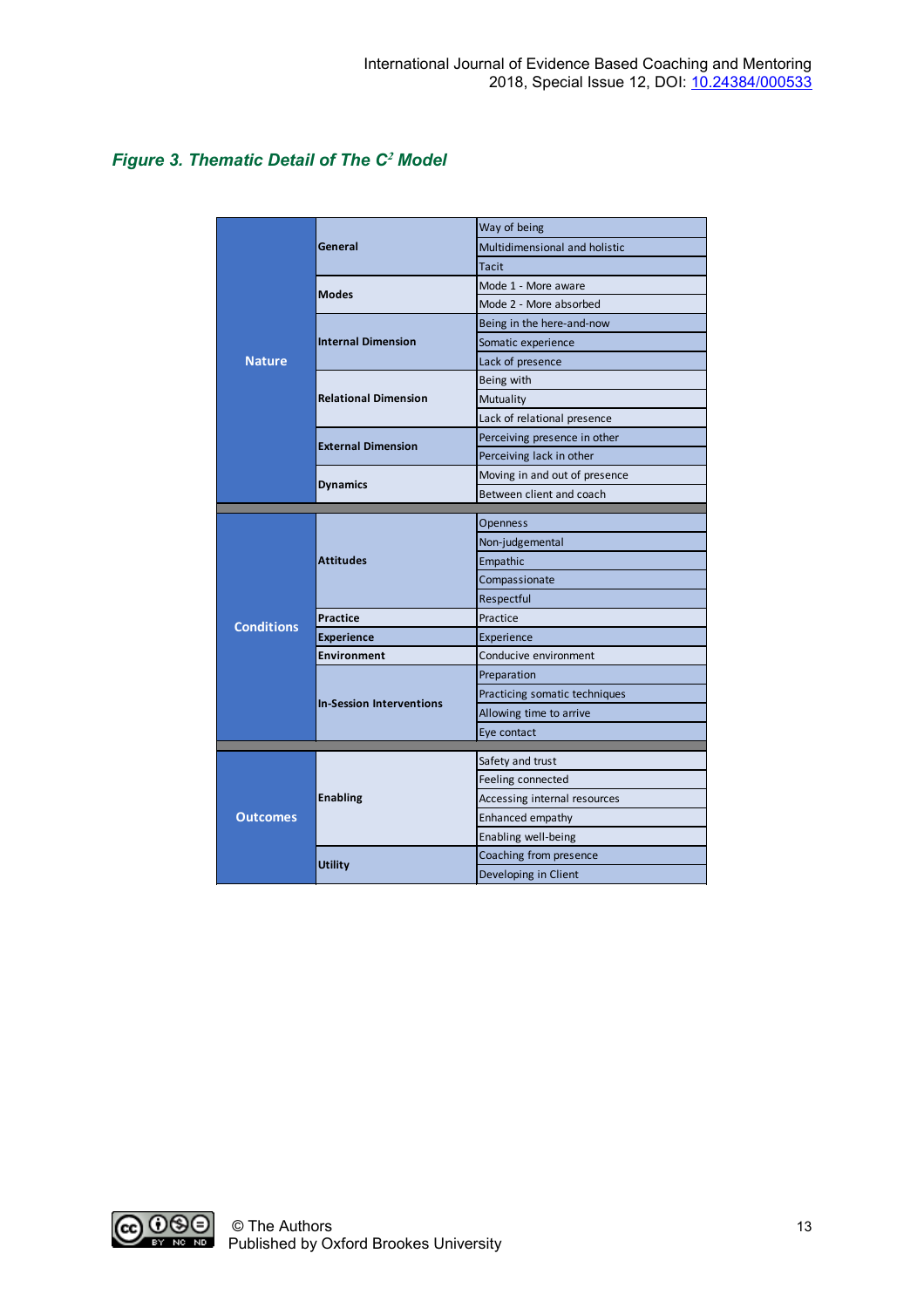#### *Box 1. A Summary of Presence in Executive Coaching*

*Presence in executive coaching conversations is a way of being, experienced by client and coach personally and relationally, which is viewed as being beneficial and fundamental to the coaching process. It involves a 'more aware' mode characterized by a highly developed awareness of and sensitivity to the here-and-now, as well as a 'more absorbed' mode where one becomes more inwardly focussed so that here-and-now awareness is lost. Presence also involves being in relation with the other person, experienced through a connection and mutuality between client and coach that is engendered by the cultivation of attitudes such as openness, empathy, compassion and respect. Conversely a lack of presence is experienced as the absence of these qualities so that the coaching conversation becomes a dynamic dance between coach and client as the move in and out of presence. The presence of one person is perceived by the other in multiple ways such as a sense of warmth, feeling fully seen and heard or a person seeming absorbed and inwardly focussed. By being in presence, client and coach are more able to access their own internal resources, experience moments of insight and feel a sense of well-being. There is also a tacit aspect of presence that makes it difficult to describe in words and which often finds expression through metaphor.*

### **Discussion**

Since presence is frequently viewed in the literature and by research partners as a somewhat nebulous concept that is difficult to describe, it has been worthwhile to enrich current understanding by expanding and refining the language used to describe it as well as attempting to differentiate it from other concepts. By proposing a taxonomy and structure, there is now a means for the executive coaching profession to debate the concept in a more informed way. The  $C<sup>2</sup>$  model can be leveraged by executive coaches and their clients during coaching engagements, by the academic community, and by the profession as a whole. The existence of a model also provides a basis for future clarification and differentiation.

A key finding was that the concept is experienced by both client and coach. By regarding both perspectives as equally important, a more rounded relational concept has emerged which also acknowledges a dynamic interplay so that at any point in time, the experience may be very different for each party. For example, a client may be in a state of presence in mode two, absorbed by an event they are recounting. At the same time, they may perceive the coach's presence as their warmth and attentiveness (the external dimension). The coach, on the other hand, may be present in mode one, noticing a somatic experience in response to listening (internal dimension), whilst holding an empathetic attitude (relational dimension) and being aware of the client's presence as an attitude of openness and vulnerability (the external dimension). It was interesting to note that research partners reported experiences of presence irrespective of whether they conducted executive coaching face-to-face, in semi-public spaces, in the workplace, by Skype or by telephone.

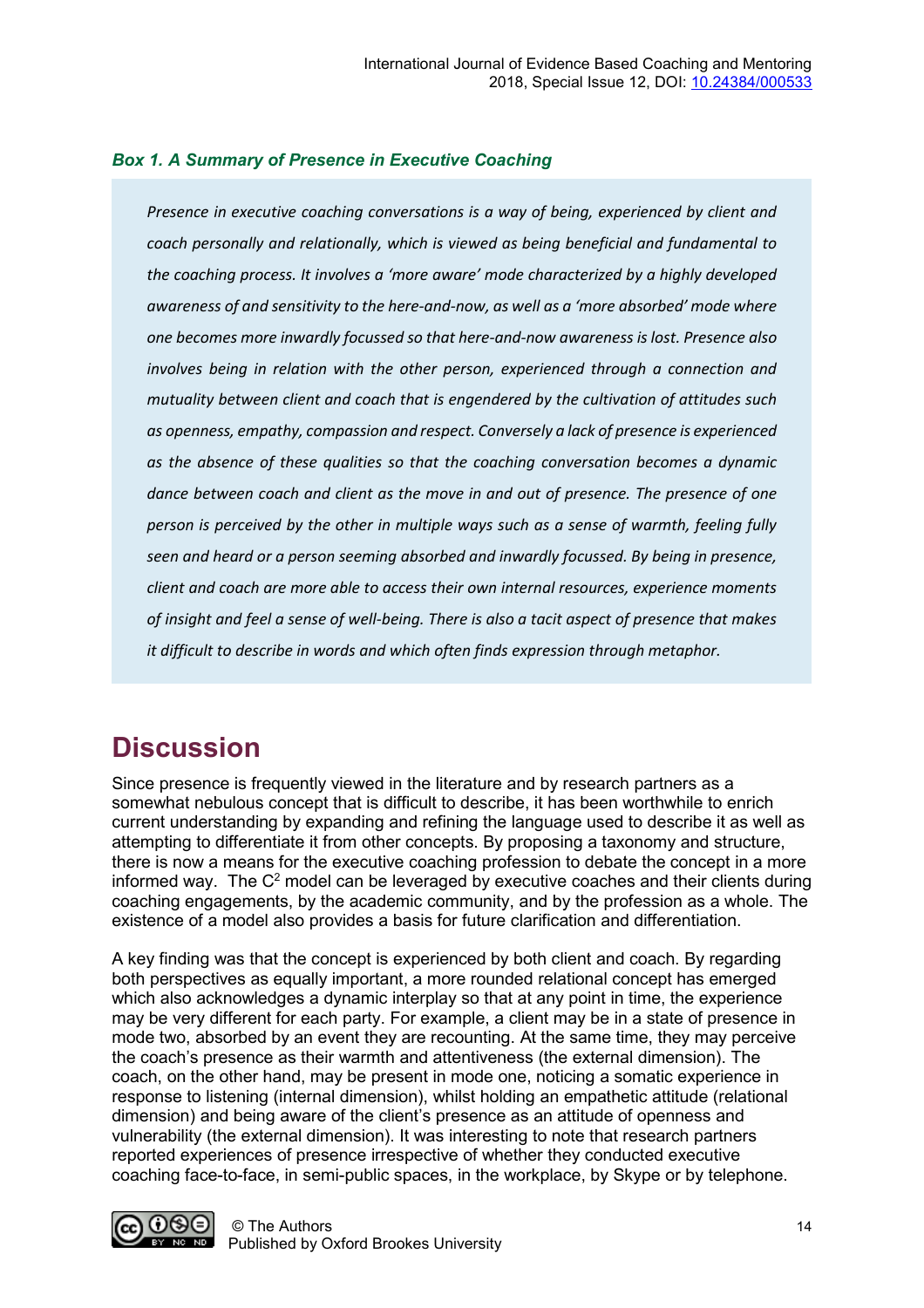This suggests that whilst the ease, duration or depth of presence may be influenced by physical proximity and environment, it is a phenomenon that has relevance to a variety of different coaching contexts. If as the findings indicate, both client and coach presence is important for successful coaching, then there are significant implications for how coaches coach and develop. Coaching processes need not only to value the coach's presence but also aim to raise the awareness of clients to their own presence and to their influence on relational presence.

The study also explored the relationship between presence and a number of other related concepts such as mindfulness, trust, empathy, flow and charisma. It concluded that mindfulness closely resembles the 'here-and-now' mode one experience of the internal dimension and was an underlying condition for trust (supporting the conclusions of Maltbia et al., 2011). Empathy was found to be both a condition and an effect, suggesting a more systemic and interdependent relationship between the two. A close linkage was posited between the mode two experience of presence and Csikszentmihalyi's (1990) concept of flow, interpreted here as a relational phenomenon (in common with Wesson's (2010) investigation into flow in coaching). Finally, with respect to charisma, findings indicated that research partners experienced the two concepts in distinctly different ways. Presence was perceived in the external dimension as an attractive quality in the other person, which could be associated with a particular form of charisma that was not connected with a preoccupation with self. This echoes Chidiac and Denham-Vaughan 's (2007) conclusion that people with presence may be charismatic, but that charismatic people may not have presence.

Finally, an inherent tacit nature of presence was acknowledged by both research partners and in the literature (Kinsella, 2012; Scharmer, 2009; Silsbee, 2008). Research partners often found it challenging to describe their experience in words, frequently reaching for metaphors as a means of expression and explanation. These allowed new meanings and nuances for presence to be revealed during the investigation that might otherwise have remained tacit. Lakoff and Johnson (2008) suggest that metaphors are abstract maps and as such, conceptual rather than linguistic in nature. They argue that since metaphorical language arises from the conceptual domain, it is the main means of understanding abstract constructs. Whilst metaphors played a significant role in developing this concept, they also seemed to reflect personal imagery rather than universal constructs that resonated with all research partners. In all cases, they proved helpful in moving from a tacit perception to more richly expressed data that could then be analysed. The role metaphors play in uncovering and expressing tacit knowledge of presence is an area worthy of further investigation.

# **Limitations**

Each interview was inevitably shaped by the questions and how they were asked, whilst my personal views will also have influenced interpretation of meaning both at the time and during subsequent analysis. In addition, events described by research partners may not have been recalled accurately. To mitigate these issues, participants with recent experience were selected, open questions were asked wherever possible, and the research partners were encouraged to recount their experiences with maximum detail and minimal direction. Limitations may also have occurred in the data analysis stage since I may have unconsciously favoured some aspects of data or excluded others so a different researcher may have interpreted the same data differently. These challenges to credibility were overcome to some degree by the conceptual encounter approach. If the abstract concept did not encompass a lived experience or could not be traced back to one via a clear audit trail, it needed to be modified. Similarly, the concept was being continuously exposed to, and extended by the experiences of further research partners, so the integrity of the previous analysis was being continuously reviewed.

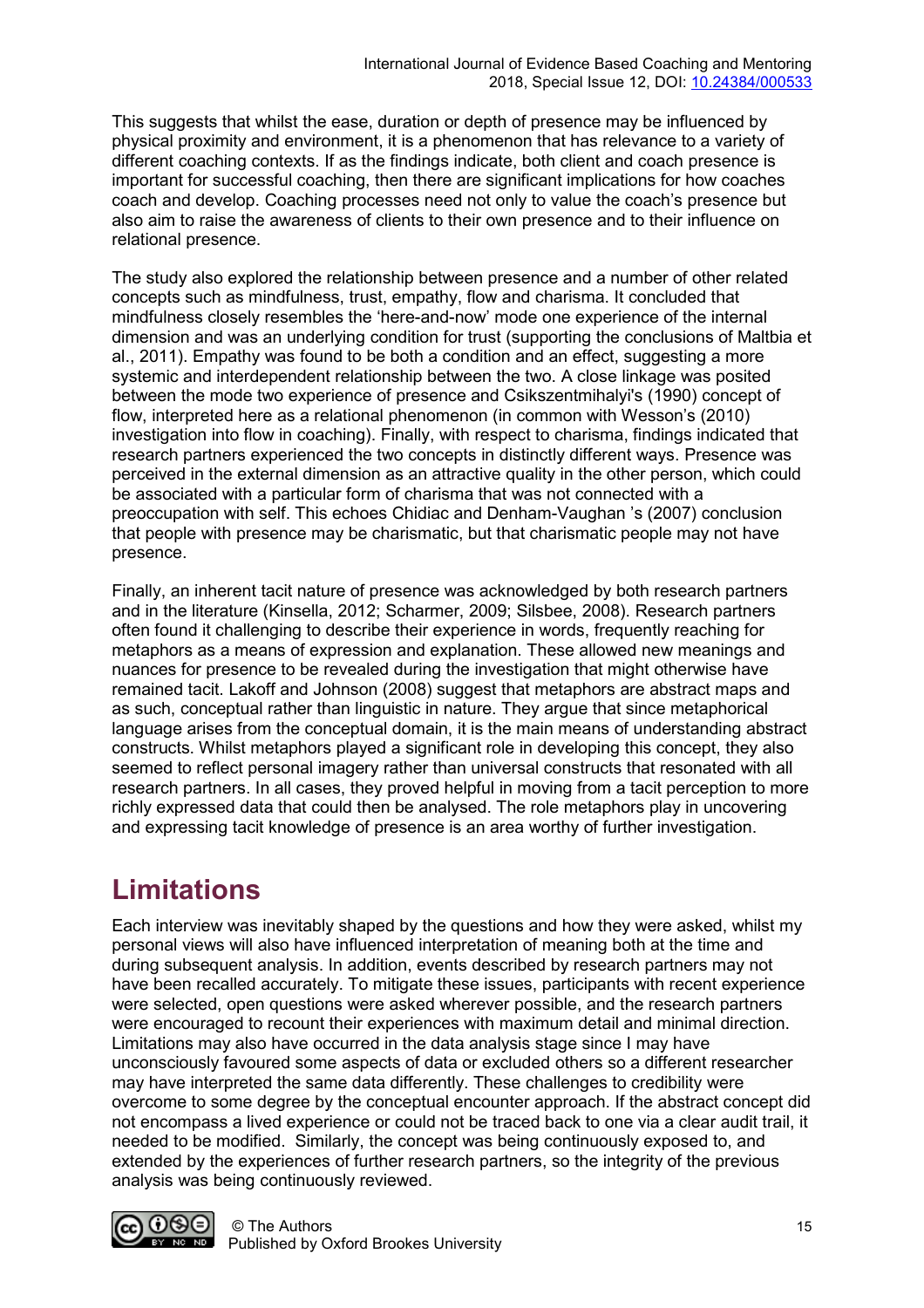I recognised the positional power I held as the investigator and the risk of research partners unconsciously colluding with my perspective. I sought to minimise it by attempting to build an honest, trusting and open research relationship with them. I also did not select any of my own clients as research partners. The use of a focus group also changed the dynamic of this positional power and served to enhance credibility, since it allowed open dialogue between clients and coaches. Finally, the context of the research was limited to executive coaching and whilst no claims are made concerning transferability, there may be potential implications for other contexts. Wider research is required to substantiate this, which is addressed in the next section.

# **Future Research**

Further investigation is recommended using a larger sample and a greater diversity of research partners in order to further clarify conceptual boundaries and extend the context into areas such as life coaching and career coaching. In particular, further inquiry into the client's perspective is recommended. Including presence in the broader studies into factors affecting executive coaching effectiveness would make a further useful contribution to knowledge. The three main factors currently linked to coaching effectiveness (introduced in the introduction above) are the competency and attitude of the coach; the strength of the coach-client relationship; and the intrinsic motivation of the client. The conclusions of this research suggest that presence is foundational to all three of these factors.

More ambitiously, there is scope for undertaking research that aims to synthesise the various concepts of presence across the wider field of coaching and other helping professions. This study has been informed by psychotherapy, nursing and teaching, and the findings have supported the view that there is significant commonality in conceptual understanding across these areas. It may be possible synthesise these research contexts under one unified model (to include for instance, any context which emphasises the importance of one-to-one conversations). This would be a challenging study, or series of studies to undertake, especially in view of transferability issues and the need to understand the contextual similarities and differences. Yet, the continued and expanding interest in this phenomenon and the preponderance of context-specific research suggests that there is a potential to understand presence as a more overarching dialogic concept, rather than being constrained by professional and disciplinary boundaries.

# **Conclusion**

De Rivera's purpose for adopting the conceptual encounter methodology was to, 'articulate an abstract description of the general phenomenon that will illuminate our specific experiences and enrich our appreciation of life' (De Rivera, 1981, p.3). In proposing the C<sup>2</sup> model, the research aims to have achieved this. It also aims to have fulfilled his three criteria for assessing completeness, namely that the map should: Make explicit some aspects of the phenomenon that were previously only implicit; encompass all of the different experiences reported; and achieve a sense of maturity that did not otherwise exist. In summary, whilst presence might be viewed as tacit and nebulous, the structure and characteristics explicated in the  $C<sup>2</sup>$  model offer a deeper understanding than previously existed and this has significant academic and practitioner value. A richer conceptual language has emerged and boundaries with other related concepts have been identified and clarified. By placing the client perspective on an equal footing to the coach and acknowledging the dynamics and interdependency between them, a more holistic, systemic view has been advanced. In terms of theoretical contribution, the  $C<sup>2</sup>$  model extends current knowledge and addresses the gap highlighted in the literature. Whilst it aligns to relational theories of coaching such as personcentred and Gestalt approaches, given that all executive coaching is inherently relational, it

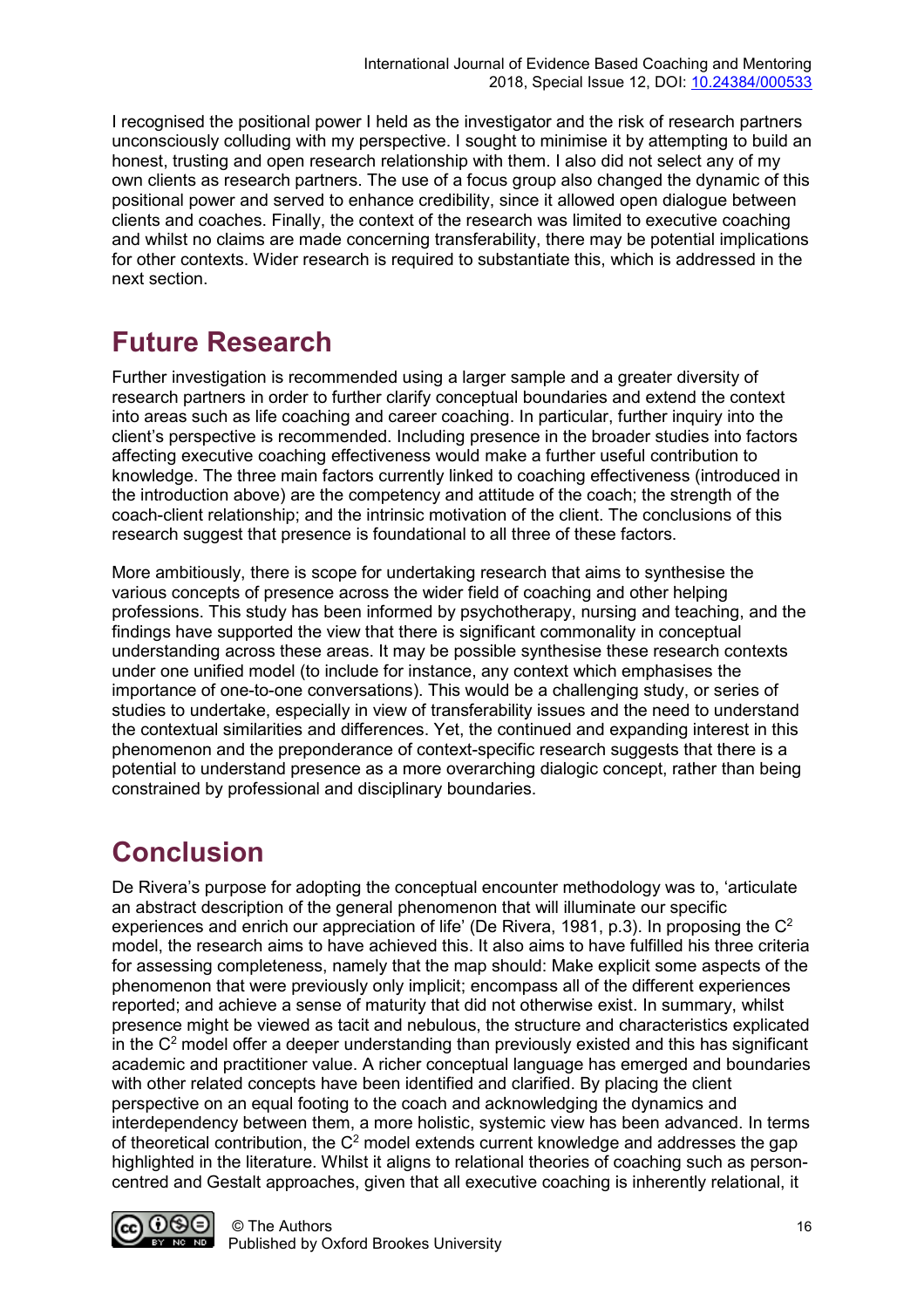has more foundational implications regardless of any particular coaching process. The model may help inform future debate with respect to both presence as a concept, and as a factor in coaching effectiveness research. In terms of practitioner contribution, coaches are invited to explore presence more deeply from their own and their clients' perspective as part of their reflexive practice and professional development. Coaching supervisors may also consider the concept as part of supervision. For educators, there is value to including presence awareness and practice in their professional development curricula. Finally, the findings may influence how coaching expertise is defined and how coaches are assessed, since they suggest a more contextual, tacit understanding of what makes a coach effective than is currently advanced by more reductionist, competency-based professional frameworks.

As a consequence of this research, a map of the territory of presence has been constructed, and an assessment of its uses and benefits has been set out. It is hoped that the  $C<sup>2</sup>$  model will help participants in executive coaching appreciate more deeply the experience of presence between them, so positively influencing their future dialogue.

### **References**

- Ahangar Ahmadi, S. (2016). Presence in Teaching: Awakening Body Wisdom (Doctoral dissertation, Ohio University).
- Anderson, D. (2014). Through the eyes of a birdwatcher: An exploration of therapeutic presence. (Doctoral dissertation, Pacifica Graduate Institute).

Association for Coaching (AC) website. (2018)[. www.associationforcoaching.com](http://www.associationforcoaching.com/) 

- Augustijnen, M.T., Schnitzer, G., & Van Esbroeck, R. (2011). A model of executive coaching: A qualitative study. International Coaching Psychology Review, 6(2), 150-164.
- Bachkirova, T. (2015). Self-deception in coaches: an issue in principle and a challenge for supervision. Coaching: An International Journal of Theory, Research and Practice, 09 January 2015, 1-16.
- Bachkirova, T., Sibley, J., & Myers, A.C. (2015). Developing and Applying a New Instrument for Microanalysis of the Coaching Process: The Coaching Process Q‐Set. Human Resource Development Quarterly, 26(4), 431-462.
- Baldwin, M. (2000). Interview with Carl Rogers on the use of the self in therapy. In M. Baldwin (Ed.) The Use of Self in Therapy, 2nd ed, pp. 29-38. New York: Haworth Press.
- Baron, L., & Morin, L. (2009). The coach‐coachee relationship in executive coaching: A field study. Human Resource Development Quarterly, 20(1), 85-106.
- Bartlett II, J.E., Boylan, R.V., & Hale, J.E. (2014). Executive Coaching: An Integrative Literature Review. Journal of Human Resource and Sustainability Studies, 2(04), 188-195.
- Blumberg, K. M. (2016). Competencies of Outstanding Executive Coaches: A Grounded Theory Approach (Doctoral dissertation, Marylhurst University).
- Boeck, P. (2014). Presence. SAGE Open, 4(1), 1-6.
- Bohm, D. (1996). On Dialogue. London: Routledge.
- Bradford, G.K. (2007). The play of unconditioned presence in existential-integrative psychotherapy. Journal of Transpersonal Psychology, 39(1), 23-47.
- Buber, M. (1988). The knowledge of man: Selected essays. Atlantic Highlands, NJ: Humanities Press International.
- Buber, M. (1958). I and thou (2nd ed. RG Smith, Trans.). Edinburgh: T. & T. Clark.
- Bugental, J.F. (1992). The art of the psychotherapist. NY: WW Norton & Company.
- Chidiac, M.A. and Denham-Vaughan, S. (2007). The Process of Presence: Energetic Availability and Fluid Responsiveness. British Gestalt Journal, 16(1), 9-19.
- Chapman, L., & Cilliers, F. (2008). The integrated experiential executive coaching model: A qualitative exploration. South African Journal of Labour Relations, 32(1), 63-80.
- Collard, P., & Walsh, J. (2008). Sensory Awareness Mindfulness Training in Coaching: Accepting Life's Challenges. Journal of Rational-Emotive & Cognitive-Behavior Therapy, 26(1), 30-37.

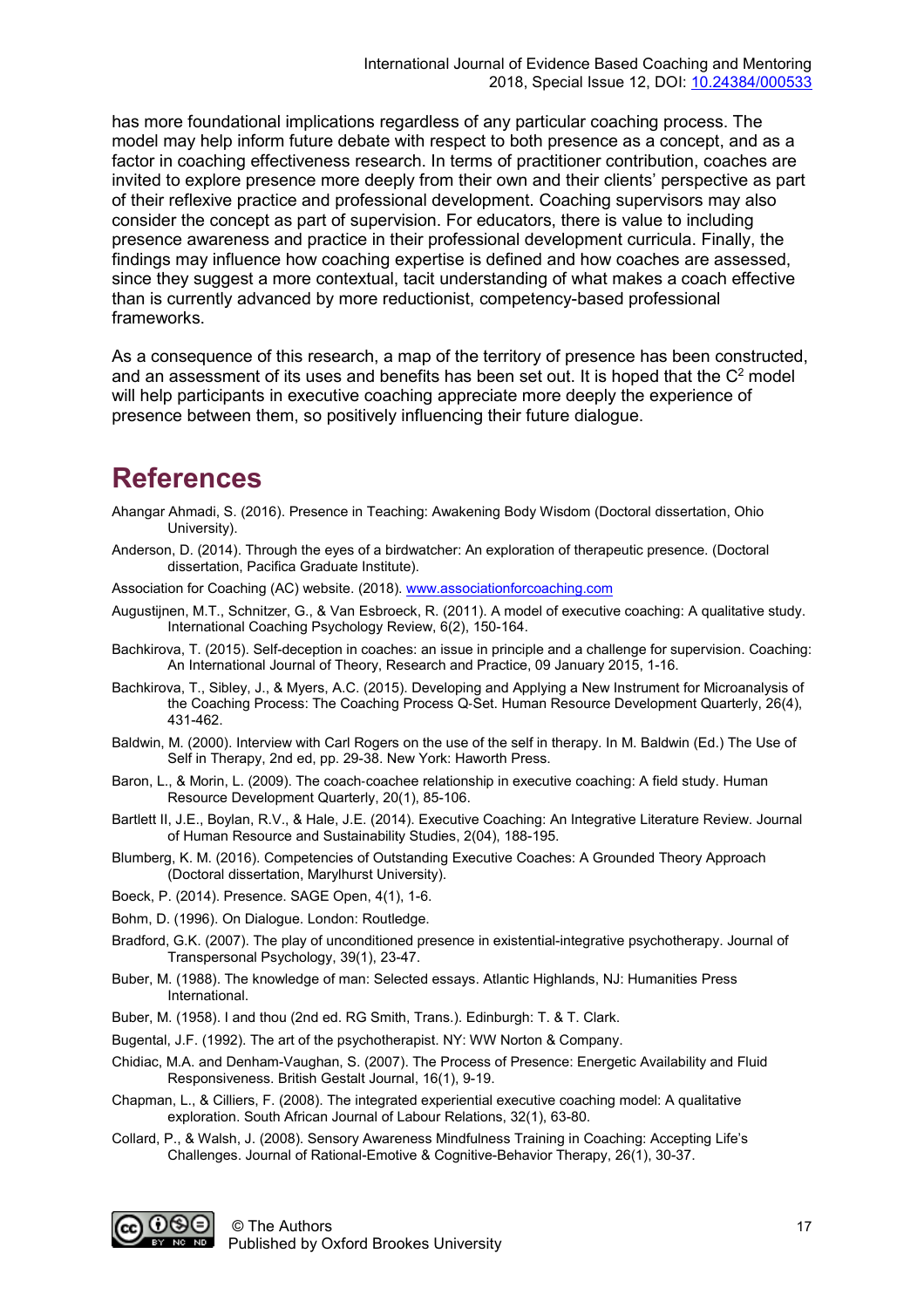- Colosimo, K. (2013). What Does Therapist Presence Look Like in the Therapeutic Encounter? A Rational-Empirical Study of the Verbal and Non-Verbal Behavioural Markers of Presence (Doctoral dissertation, York University, Toronto).
- Colosimo, K., and Pos, A. (2015). A Rational Model of Expressed Therapeutic Presence. Journal of Psychotherapy Integration, 25(2), 100-114.
- Covington, H. (2003). Caring presence delineation of a concept for holistic nursing. Journal of Holistic Nursing, 21(3), 301-317.
- Crotty, M. (1998). The Foundations of Social Research: Meaning and Perspective in the Research Process. Thousand Oaks, CA: Sage.
- Csikszentmihalyi, M. (1990). Flow: The psychology of optimal experience. New York: Harper and Row.
- Day, A., De Haan, E., Blass, E., Sills, C., & Bertie, C. (2008). Coaches' experience of critical moments in the coaching. International Coaching Psychology Review, 3(3), 207-218.
- De Haan, E. (2008). 'I struggle and emerge' critical moments of experienced coaches. Consulting Psychology Journal: Practice and Research, 60(1), 106-131.
- De Haan, E., Bertie, C., Day, A., & Sills, C. (2010). Clients' Critical Moments of Coaching: Toward a "Client Model" of Executive Coaching. Academy of Management Learning & Education, 9(4), 607-621.
- De Rivera, J. (1981). Conceptual encounter: a method for the exploration of human experience. Washington, D.C: University Press of America.
- De Rivera, J. (1997). The construction of false memory syndrome: The experience of retractors. Psychological Inquiry, 8(4), 271-292.
- De Rivera, J., & Kaya, O.N.O. (2005). Contrasting some Japanese and English positive emotions: the nature of Feeling. Psychologia, 48(4), 241-253.
- Du Toit, A. (2014). Making sense of coaching. Los Angeles: Sage.
- Ennis, S.A., Goodman, R., Hodgetts, W., Hunt, J., Mansfield, R., Otto, J., Stern, L.R., Vitti, M., & Yohanda, N. (2015). The executive coaching handbook: Principles and guidelines for a successful coaching partnership. 6th ed. Wellesley, MA: The Executive Coaching Forum.
- Finfgeld‐Connett, D. (2006). Meta‐synthesis of presence in nursing. Journal of Advanced Nursing, 55(6), 708- 714.
- Frost, L.L. (2009). Integral Perspectives on Coaching: An Analysis of Integral Coaching Canada Across Eight Zones and Five Methodologies. Journal of Integral Theory & Practice, 4(1), 93-120.
- Geller, S.M., & Greenberg, L.S. (2012). Therapeutic presence: A mindful approach to effective therapy. Washington: American Psychological Association.
- Geller, S.M., Greenberg, L.S., & Watson, J. (2010). Therapist and client perceptions of therapeutic presence: The development of a measure. Psychotherapy Research, 20(5), 599-610.
- Geller, S.M., & Greenberg, L.S. (2002). Therapeutic Presence: Therapists' experience of presence in the psychotherapy encounter. Person-Centered & Experiential Psychotherapies, 1(1-2), 71-86.
- Geller, S. M (2013). Therapeutic Presence as a Foundation for Relational Depth. In Knox, R., Murphy, D., Wiggins, S., & Cooper, M. (Eds.). In Relational depth: New perspectives and developments, pp. 175- 184. Basingstoke: Palgrave.
- Glaser, B.G., & Holton, J. (2004). Remodeling grounded theory. Historical Social Research/Historische Sozialforschung. Supplement, 5(2), 47-68.
- Granick, J.L. (2011). Transpersonal aspects of therapists' presence: What do clients experience? (Doctoral dissertation, Institute of Transpersonal Psychology).
- Guba, E.G., & Lincoln, Y.S. (1994). Competing paradigms in qualitative research. In Denzin, N.K and Lincoln, Y.S (Eds). Handbook of qualitative research. (6), pp. 105-137. Thousand Oaks: Sage.
- Gunnlaugson, O. (2009). Exploring presencing as a contemplative framework for inquiry in higher education classrooms (Doctoral dissertation, University of British Columbia, Vancouver).
- Iliffe-Wood, M. (2014). Coaching Presence: Building Consciousness and Awareness in Coaching Interventions. London: Kogan Page Publishers.
- International Coach Federation (ICF) website. (2018). www.coachfederation.org
- Kinsella, K. (2012). Revealing what is 'tacit/rationally-invisible/in the background': An online coaching pedagogy for developing improved leadership practice through 'presencing empathetic responsiveness'. (Doctoral dissertation, University of Bath).
- Korthagen, F.A., Hoekstra, A., & Meijer, P.C. (2013). Promoting Presence in Professional Practice: A Core Reflection Approach. Perspectives on Theory U: Insights from the Field: Insights from the Field, 77-96.

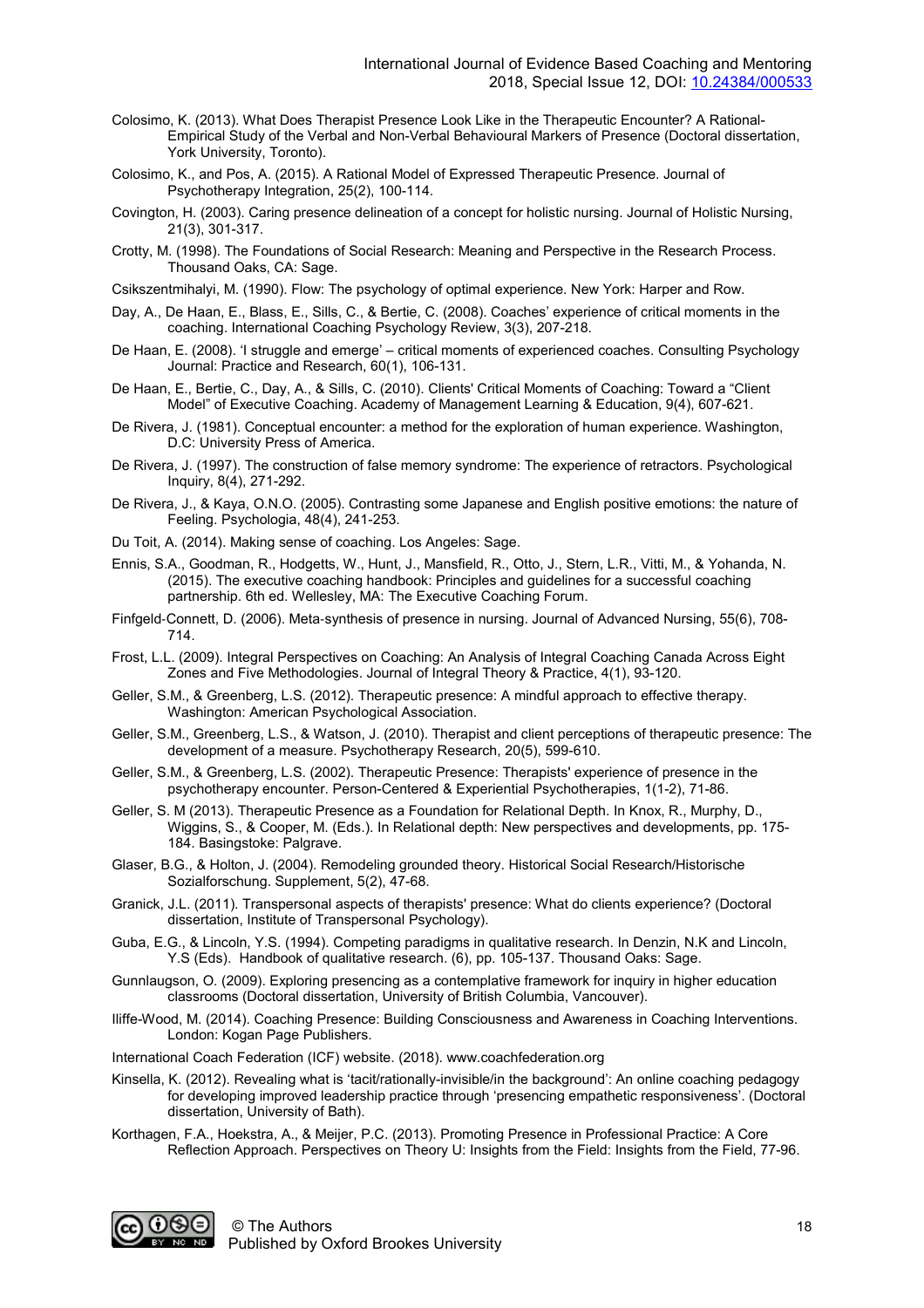- Krug, O.T. (2009). James Bugental and Irvin Yalom: Two masters of existential therapy cultivate presence in the therapeutic encounter. Journal of Humanistic Psychology. 49(3), 329-354.
- Lakoff, G., & Johnson, M. (2008). Metaphors we live by. Chicago: University of Chicago Press.
- Lambert, S.D., & Loiselle, C.G. (2008). Combining individual interviews and focus groups to enhance data richness. Journal of Advanced Nursing, 62(2), 228-237.
- Lee, B., and Prior, S. (2013). Developing therapeutic listening. British Journal of Guidance & Counselling, 41(2), 91-104.
- Maltbia, E.T., Marsick, V.J., and Ghosh, R. (2014). Executive and Organizational Coaching: A Review of Insights Drawn From Literature to Inform HRD Practice. Advances in Developing Human Resources, 16, 161- 183.
- Maltbia, T. E., Ghosh, R., & Marsick, V. J. (2011). Trust and Presence as Executive Coaching Competencies: Reviewing Literature to Inform Practice and Future Research. In Proceedings of the Academy of Human Resource Development Conference. Schaumburg, IL.
- Maxwell, A. (2009). How do business coaches experience the boundary between coaching and therapy/counselling? Coaching: An International Journal of Theory, Research and Practice, 2(2), 149- 162.
- McKenna, D., & Davis, S. (2009). Hidden in Plain Sight: The Active Ingredients of Executive Coaching. Industrial and Organizational Psychology, 2(3), 244-260.
- McLeod, J. (2011). Qualitative research in counselling and psychotherapy. London: Sage.
- Parse, R. (2015). Rosemarie Rizzo Parse's Humanbecoming Paradigm. In Smith, M. and Parker, M Nursing theories & nursing practice, pp. 263-277. Philadelphia: FA Davis.
- Passmore, J. (2009). Mindfulness at work and in coaching. In Danish Psychology Society Conference, Copenhagen, Denmark.
- Passmore, J., & Fillery-Travis, A. (2011). A critical review of executive coaching research: A decade of progress and what's to come. Coaching: An International Journal of Theory, Research and Practice, 4(2), 70-88.
- Polanyi, M. (2009). The tacit dimension. Chicago: University of Chicago press.
- Rodgers, C.R., & Raider‐Roth, M.B. (2006). Presence in teaching. Teachers and Teaching: theory and practice, 12(3), 265-287.
- Rogers, C.R. (1957). The necessary and sufficient conditions of therapeutic personality change. Journal of consulting psychology, 21(2), 95-103.
- Rowan, J. (2010). The transpersonal approach to coaching. In The complete handbook of coaching, pp. 146-157. London: Sage.
- Scharmer, C. (2009). Theory U: Leading from the Future as It Emerges. San Francisco: Berrett-Koehler.
- Shea, L., & Frisch, N. (2016). Wilber's Integral Theory and Dossey's Theory of Integral Nursing: An Examination of Two Integral Approaches in Nursing Scholarship. Journal of Holistic Nursing, 34(3), 244-252.
- Schneider, K., (2015). Presence: the core contextual factor of effective psychotherapy. Existential Analysis, 26(2), 304-313.
- Silsbee, D. (2008). Presence-Based Coaching: Cultivating Self-Generative Leaders Through Mind, Body & Heart. San Francisco: Jossey-Bass Inc.
- Siminovitch, D. and Van Eron, A. (2008). The Power of Presence and Intentional Use of Self: Coaching for Awareness, Choice and Change. International Journal of Coaching in Organizations, 3, 90-111.
- Smith, I. & Brummel, B. (2013) Investigating the role of the active ingredients in executive coaching. Coaching: An International Journal of Theory, Research and Practice, 6(1), 57-71.
- Solloway, S. (2000). Contemplative practitioners: Presence or the project of thinking gaze differently. Encounter: Education for Meaning and Social Justice, 13(3), 30-42.
- Sonesh S., Coultas C., Lacerenza C., Marlow S., Benishek L. &, Salas, E. (2015). The power of coaching: a meta-analytic investigation. Coaching: An International Journal of Theory, Research and Practice, 8(2), 73-95.
- Stainton Rogers, R. (1995). Q methodology. In Smith, J.A., Harre, R. and Van Longenhove, I. (eds), Rethinking Methods in Psychology, pp. 178–193. London: Sage.
- Stelter, R. (2007). Coaching: A process of personal and social meaning making. International Coaching Psychology Review, 2(2), 191-201.
- Stelter, R. (2014). Third-generation coaching–striving towards value-oriented and collaborative dialogues. International Coaching Psychology Review, 9(1), 33-48.
- Turpin, R.L. (2014). State of the science of nursing presence revisited: Knowledge for preserving nursing presence capability. International Journal for Human Caring 18(4), 14-29.